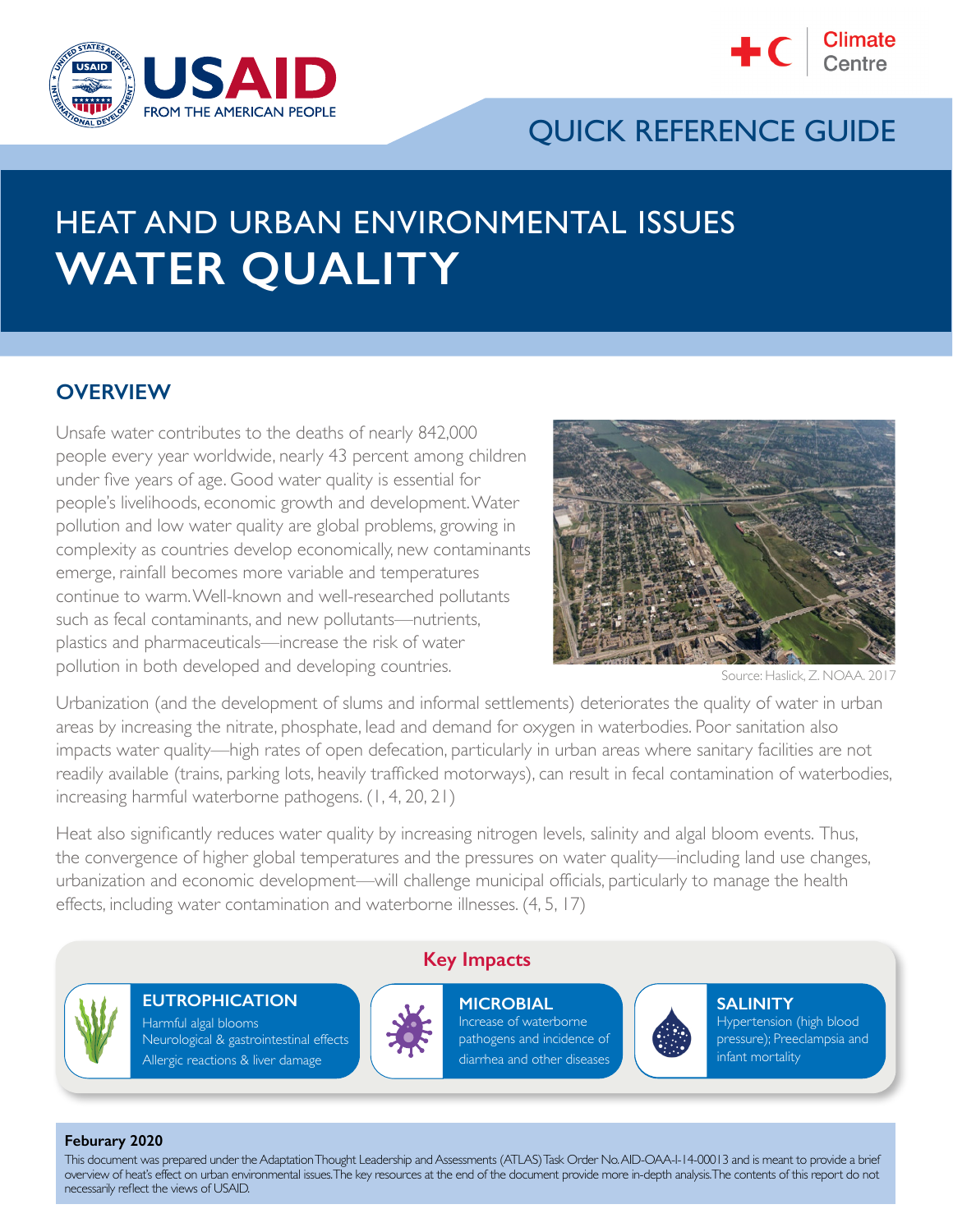## **HEAT, WATER QUALITY AND HEALTH**

The main climate-related determinants affecting water quality include temperature and extreme storm events. Increased average temperatures—particularly, extreme heat events—and pollution of water are exacerbated within the urban landscape. Heat can impact water quality in two ways: (1) increasing the presence and concentration of chemical pollutants (e.g., nutrients and toxins) and (2) increasing the presence of microbiological organisms (e.g., bacteria and other pathogens). Both determinants can affect the health and well-being of urban populations living near and drinking from urban waterways. (8, 13, 4, 21)



All water sources and waterbodies—surface water (rivers, lakes, streams), groundwater, and wastewater continuously undergo complex chemical and biological processes and reactions. Temperature is the main factor affecting these reactions, and broadly speaking, higher temperatures increase the presence and concentration of potentially harmful substances in the water. Solar radiation/sunlight can also warm surface waterbodies and alter the composition and presence of both natural matter and pollutants in the water. Examples of the potential effects of heat on water quality in urban areas include the following: (5)

#### **»** Eutrophication and Harmful Algal Blooms (14, 18, 10, 5, 4, 19, 21)

- Heat combined with environmental factors (presence of naturally occurring nutrients, sunlight) increases the **eutrophication** (excessive nutrient build-up) of surface waterbodies (e.g., lakes) resulting in **harmful** algal blooms, contaminating drinking and recreational water supplies. Urban areas along the shores of lakes and rivers, with insufficiently treated human waste, and industrialized agriculture using fertilizers and manure amplify the risks of eutrophication.
- Higher temperatures and summer heatwaves boost the development of harmful blooms of cyanobacteria, blue-green algae, in freshwater. Heat increases the growth rate of the toxic bacteria and reduces the vertical mixing of the waterbody. As global temperatures increase, the presence and spread of new cyanobacteria species and other types of algae (phytoplankton, benthic algae, etc.) may proliferate. Cyanotoxin concentrations are typically highest where blooms accumulate, along shorelines and in downwind bays.
- Harmful algal blooms also lead to the depletion of dissolved oxygen in the water, killing fish and other organisms, impacting fisheries and coastal cities that depend on fish and shellfish for food.
- Crop fertilizer is one of the main causes of algal blooms. Warm temperatures combined with the **overuse** of fertilizers in highly industrialized agricultural areas may increase the nutrient load of surrounding waterways, potentially causing algal blooms downstream in cities.

#### » Nutrient Concentrations (23, 4, 3, 22)

• During the summer and autumn, warmer temperatures increase the presence of nitrogen and phosphorous in both surface and groundwater sources. Dry summer temperatures mobilize the nutrients in the soil, which are then flushed into streams and other waterbodies during the rainy season or after heavy rainfall.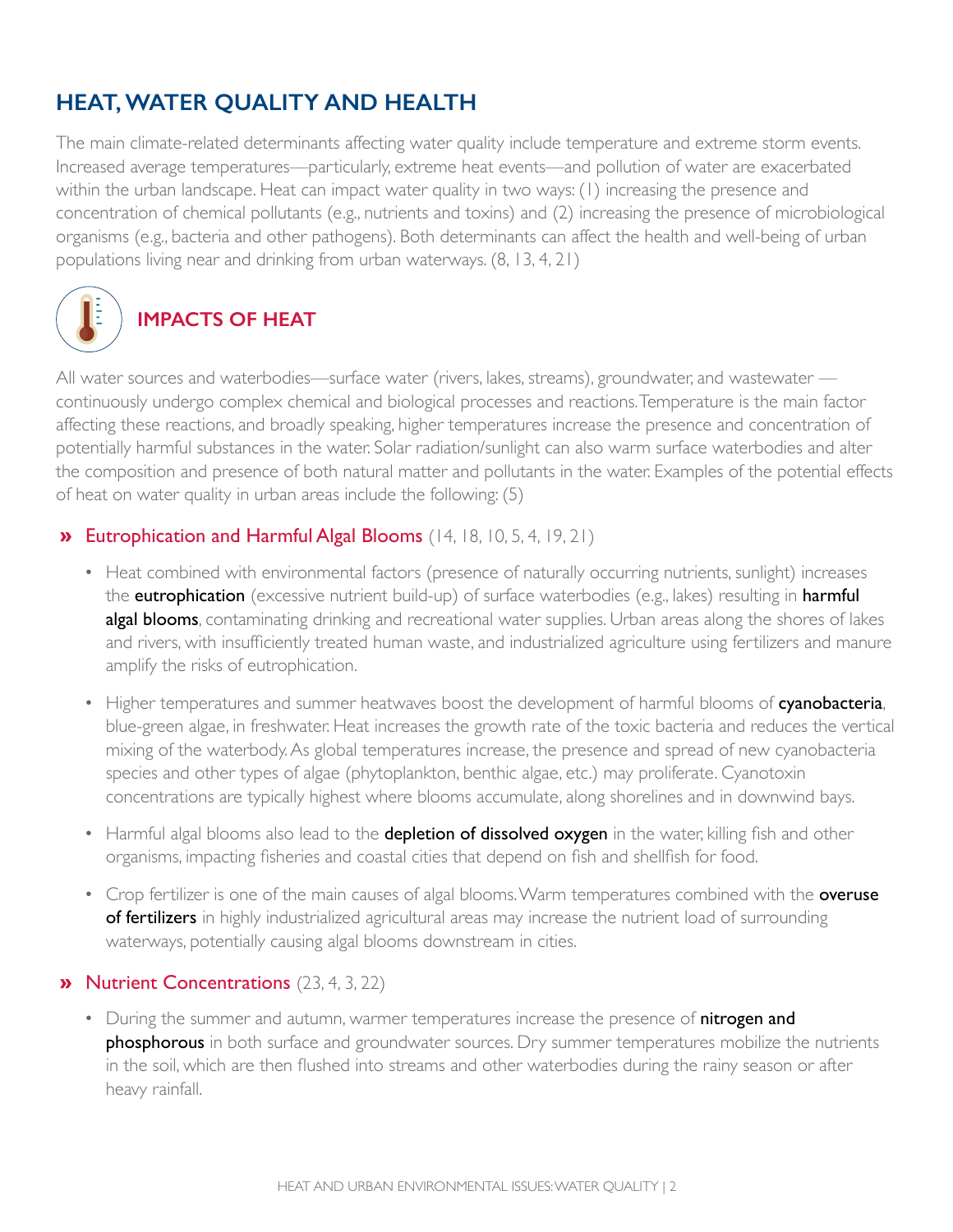#### » Microbial Contamination (21, 2)

- Under warmer temperatures and higher nutrient loads, waterborne pathogens and other bacteria can grow to high levels in surface water. These microbial agents originate from animal and wildlife waste and human fecal matter (from open defecation sites, wastewater systems and untreated wastewater) that seep into water through run-off or irrigation and can grow to high levels in surface waters under warmer temperatures and higher nutrient levels.
- The decomposition of these organic wastes in the water deplete oxygen levels, producing and releasing noxious gases and compounds into the water and air.

#### $\lambda$  Salinity (21, 15)

- Drought, rainfall variability and increased evaporation rates may decrease water availability and increase water salinity. In seasonally dry areas, shallow lakes, water storage facilities and similar waterbodies may also become brackish or saline due to evaporation.
- In summer and fall during times of low flow, especially in ponds and lakes, contaminants from road salt can accumulate and result in high levels of salt (sodium chloride). The risk of prolonged contamination in groundwater wells is higher.



## **CONSEQUENCES FOR HEALTH**

All water sources and waterbodies—surface water (rivers, lakes, streams), groundwater, and wastewater continuously undergo complex chemical and biological processes and reactions. Temperature is the main factor affecting these reactions, and broadly speaking, higher temperatures increase the presence and concentration of potentially harmful substances in the water. Solar radiation/sunlight can also warm surface waterbodies and alter the composition and presence of both natural matter and pollutants in the water. Examples of the potential effects of heat on water quality in urban areas include the following: (5)

Lack of access to a safe water supply increases the global health burden and increases poverty, especially in urban areas with inadequate drinking water treatment systems, lack of access to sanitary facilities and rapid population growth. Examples of the potential effects of heat on health issues related to water quality include the following: (4, 10, 11, 12, 16, 17)

- Higher average temperatures can cause short-term peaks in waterborne pathogen concentrations (bacteria and viruses), triggering outbreaks and the transmission of diseases associated with drinking water or eating food contaminated by these pathogens, including cholera, diarrhea, dysentery, hepatitis A, typhoid and polio. Certain waterborne pathogens can also multiply in food (especially fish and shellfish), beverages or water heating systems.
- Cyanobacteria toxins impact human health depending on the type of exposure (drinking, skin contact, etc.). Consumption of contaminated water can result in skin irritation, stomach cramps, vomiting, nausea, diarrhea and liver damage. Direct contact with affected water (bathing, swimming) can lead to allergic reactions (e.g., asthma, eye irritation, rashes, blisters).
- Nitrogen is toxic to infants and leads to methemoglobinemia or "blue baby syndrome," which starves infants' bodies of oxygen. Early exposure of children to high levels of nitrogen also stunts their growth and brain development, impacting their health and adult earning-potential.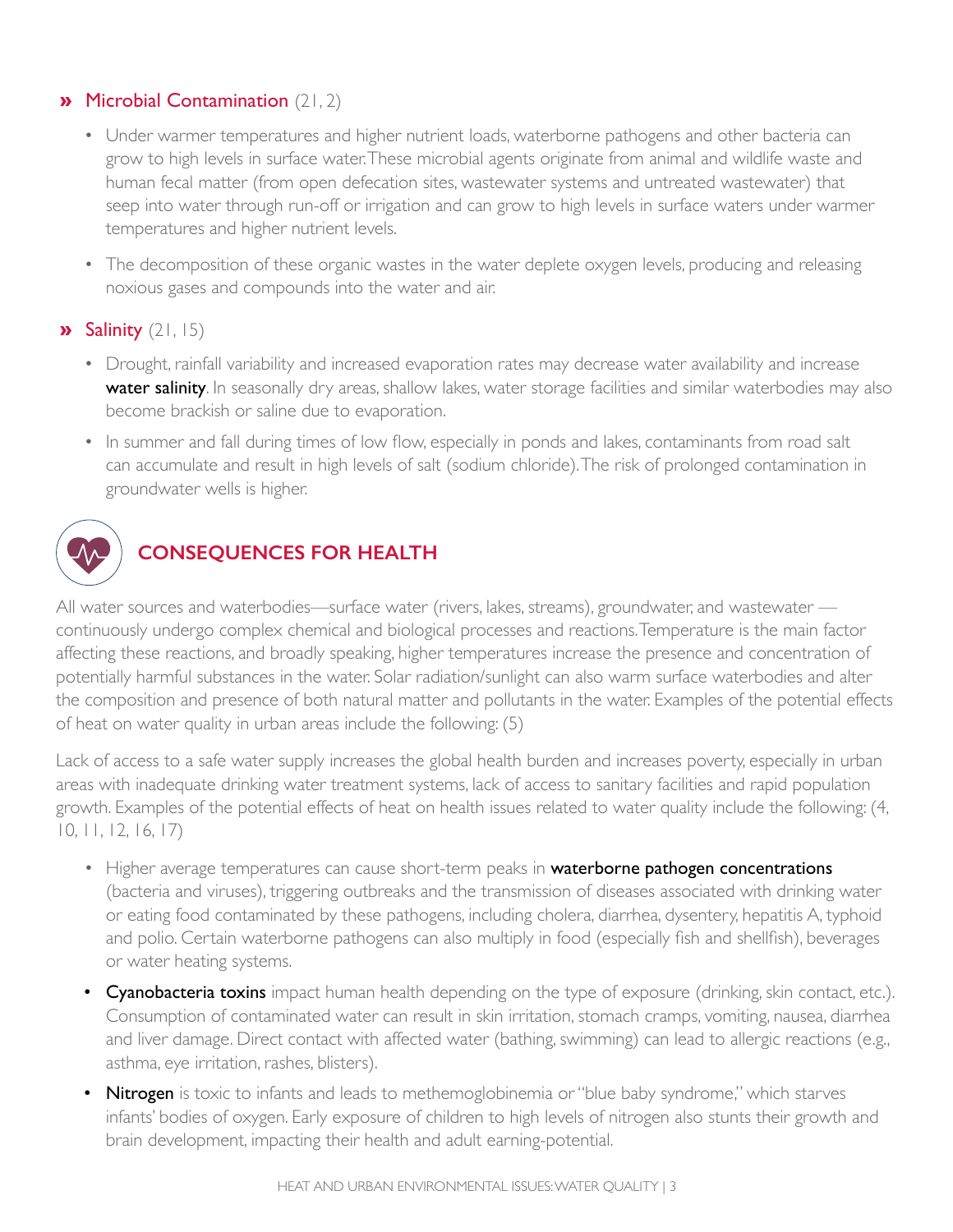• Intake of **saline water** results in hypertension (high blood pressure), increases the risk of preeclampsia in pregnant women and increases the risk of infant mortality.

## **MOST VULNERABLE POPULATIONS AND LOCATIONS**



## **CITY RESIDENTS MOST AT RISK**

Water contamination and waterborne pathogens are a risk for all city residents. However, workers, individuals and communities that are near or come in direct contact with urban waterways and/or rely on these waterbodies for drinking water are the most vulnerable to the effects of heat on water quality. These groups include: (3, 4, 11, 21)

- » Infants and pregnant women who consume water or food with high levels of nitrogen and salt
- » Informal slum residents living along shorelines with no access to improved drinking water
- » Laborers working in/around waterbodies (boaters, fishermen, etc.)



#### **GEOGRAPHICAL AREAS MOST AT RISK**

While water quality is a complex problem in both developed and developing countries, a World Bank analysis of global water quality risk placed regions of Latin America (Mexico, south-central and eastern South America), North and Southern Africa, the Middle East and large swaths of South and East Asia at the highest risk of declining water quality. Most of these regions already have large urban populations and are projected to experience the greatest increases in days with temperatures above the lethal threshold of 35°C. Western Europe, the United States and Australia are also at risk, demonstrating that in some cases economic prosperity does not always correlate with increased water quality. Cities and large urban areas adjacent to and/or downstream from large surface waterbodies or in coastal areas are also exposed to the impacts of heat on water quality, specifically increasing harmful algal blooms. (4, 20, 21)

Regions that already suffer from limited access to improved drinking water and high rates of open defecation are also at risk. India, for example, not only has nearly 97 million people without access to improved drinking water, but also accounts for 59 percent of the world's population practicing open defecation. Sub-Saharan Africa accounts for more than 40 percent of the world's population without access to improved drinking water. Coupled with the pressures of urbanization and population growth, these regions have an increasingly large number of urban residents exposed to the impacts of rising temperatures and heatwaves on water quality. (7, 21)

| Heat and Water Quality<br><b>VULNERABLE GROUPS</b> |                                                                                            |
|----------------------------------------------------|--------------------------------------------------------------------------------------------|
| Populations                                        | Infants and pregnant<br>women                                                              |
|                                                    | Informal settlements<br>and residents living near<br>shorelines                            |
|                                                    | Boaters, fishermen and<br>other laborers coming<br>into direct contact with<br>waterbodies |
| Geographies                                        | South and East Asia                                                                        |
|                                                    | Sub-Saharan Africa<br>(particularly southern<br>Africa)                                    |
|                                                    | Middle East and North<br>Africa                                                            |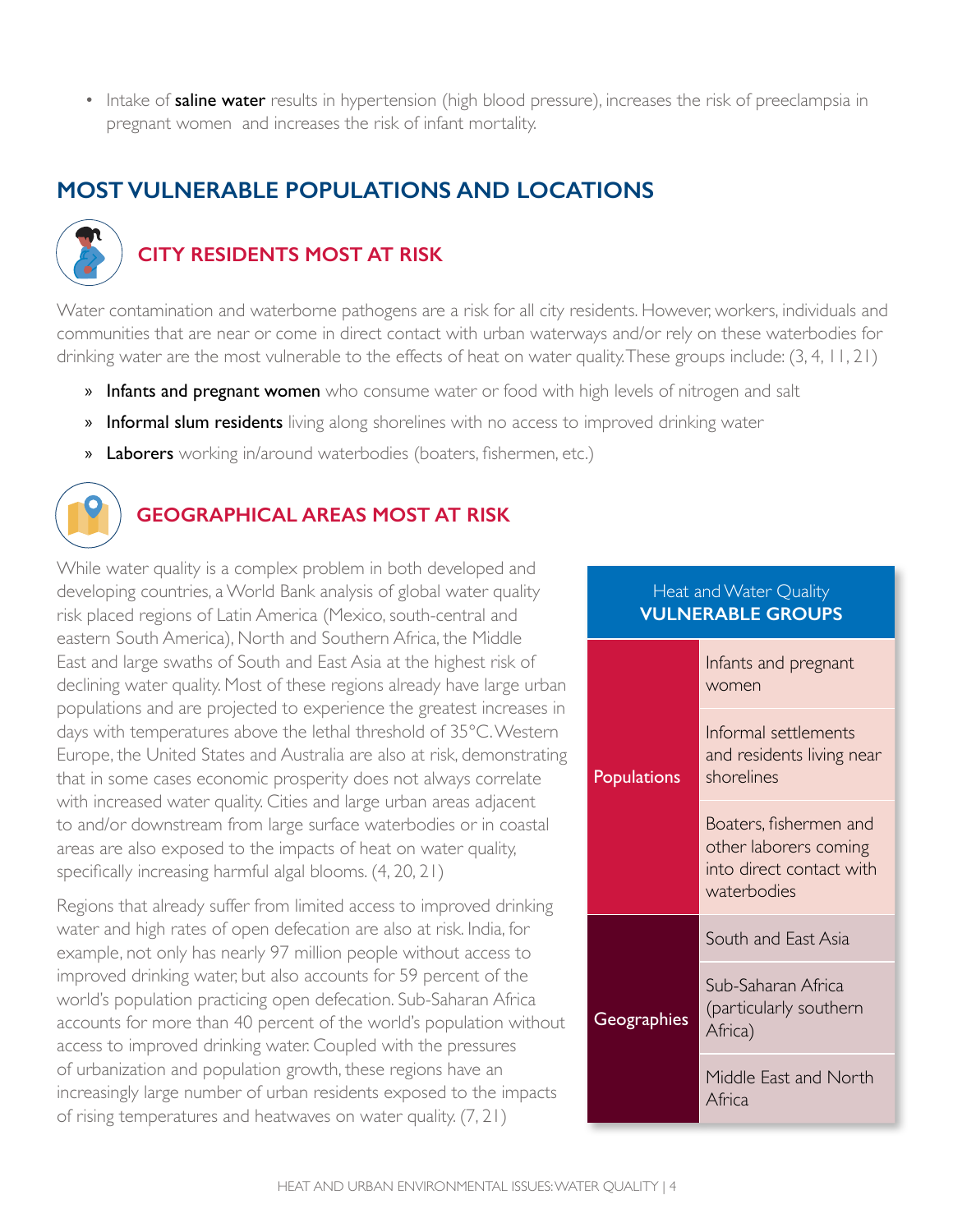## **STEPS TO REDUCE RISK**

This section considers how municipalities can integrate health into urban planning, investments and policy decisions to reduce the combined risk of extreme heat and air pollution on human health: (5, 18, 20, 6, 7)

- » Establishing and/or improving systematic **water quality monitoring and testing** for major water sources, especially if no or limited treatment facilities are present (e.g., informal slum neighborhoods)
- » Developing **drinking and wastewater treatment systems** for denitrification and cyanobacteria toxins
- » Land use policies and spatial planning that retain forests and wetlands, preserving natural and riparian buffers that absorb nutrients that would otherwise pollute waterways and reducing the risk of "dead zones" in the water
- » Increasing the use of **porous pavement materials** (driveways, sidewalks, roads) that decrease pollutant load from paved and other impervious surfaces
- » Encouraging the municipal and household use of chemical, iodine, thermal, ultraviolent and/or solar technologies to filter and treat drinking water, reducing the prevalence of harmful waterborne pathogens
- » Implementing verification testing of waterbodies, especially if no or limited treatment facilities are present (e.g., in informal slum neighborhoods)
- » Improving **understanding of water quality**, including the quality of source waters and treatment, through research and development
- » Constructing sanitary facilities and promoting hygienic practices in informal slum neighborhoods, along heavily trafficked roads and parking lots and near harbors/boathouses to decrease open defecation and risk of fecal contamination of waterways
- » Developing a harmful **algal bloom management plan** with measures to prepare, detect and respond to a bloom incident. These measures include identifying and developing alternate sources of water to ensure that critical customers and utilities receive an undisrupted supply of water
- » Reducing eutrophication in lakes and reservoirs through better management of wastewater disposal systems and regulation of agriculture fertilizer pollution

#### **Key Resources**

- World Bank's [Quality Unknown: The Invisible Water Crisis: World Bank](https://openknowledge.worldbank.org/bitstream/handle/10986/32245/9781464814594.pdf?sequence=8&isAllowed=y)
- WHO's Protecting surface water for health. Identifying, assessing and managing drinking-water quality risks [in surface-water catchments](https://apps.who.int/iris/bitstream/handle/10665/246196/9789241510554-eng.pdf?sequence=1)
- OECD's [Managing Water for Future Cities: Policy Perspectives](https://www.oecd.org/environment/resources/Policy-Perspectives-Managing-Water-For-Future-Cities.pdf)
- [Air and Water Pollution: Burden and Strategies for Control](https://www.ncbi.nlm.nih.gov/books/NBK11769/) (in Disease Control Priorities in Developing Countries. 2006. Jamison et al. [eds]).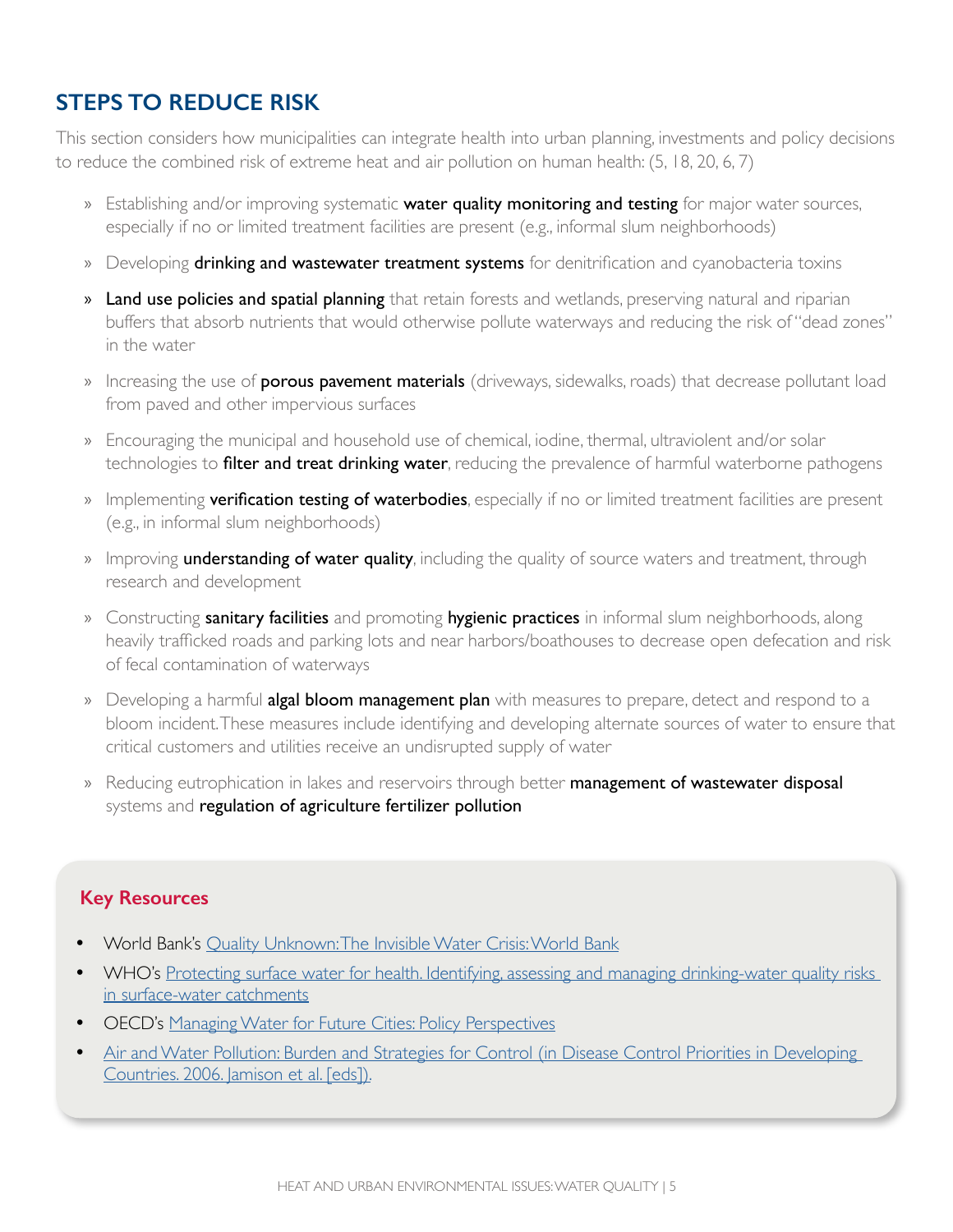### **REFERENCES**

- 1. Al Kharabsheh, N. and Al-Kharabsheh, A. (2014). Influence of Urbanization on Water Quality Deterioration of Northern Wadi Shu'eib Catchment Area Springs, Jordan. Retrieved from: https://www.researchgate.net/ publication/308303995\_Influence\_of\_Urbanization\_on\_Water\_Quality\_Deterioration\_of\_Northern\_Wadi\_Shu'eib\_ Catchment Area Springs Jordan
- 2. Barnes, K., Morgan III, J., Roberge, M. (2001). Impervious surfaces and the quality of natural and built environments. Retrieved from: [https://www.researchgate.net/profile/Kent\\_Barnes/publication/251630988\\_](https://www.researchgate.net/profile/Kent_Barnes/publication/251630988_IMPERVIOUS_SURFACES_AND_THE_QUALITY_OF_NATURAL_AND_BUILT_ENVIRONMENTS/links/54faf92b0cf2040df21d7f49/IMPERVIOUS-SURFACES-AND-THE-QUALITY-OF-NATURAL-AND-BUILT-ENVIRONMENTS.pdf) [IMPERVIOUS\\_SURFACES\\_AND\\_THE\\_QUALITY\\_OF\\_NATURAL\\_AND\\_BUILT\\_ENVIRONMENTS/](https://www.researchgate.net/profile/Kent_Barnes/publication/251630988_IMPERVIOUS_SURFACES_AND_THE_QUALITY_OF_NATURAL_AND_BUILT_ENVIRONMENTS/links/54faf92b0cf2040df21d7f49/IMPERVIOUS-SURFACES-AND-THE-QUALITY-OF-NATURAL-AND-BUILT-ENVIRONMENTS.pdf) [links/54faf92b0cf2040df21d7f49/IMPERVIOUS-SURFACES-AND-THE-QUALITY-OF-NATURAL-AND-BUILT-](https://www.researchgate.net/profile/Kent_Barnes/publication/251630988_IMPERVIOUS_SURFACES_AND_THE_QUALITY_OF_NATURAL_AND_BUILT_ENVIRONMENTS/links/54faf92b0cf2040df21d7f49/IMPERVIOUS-SURFACES-AND-THE-QUALITY-OF-NATURAL-AND-BUILT-ENVIRONMENTS.pdf)[ENVIRONMENTS.pdf](https://www.researchgate.net/profile/Kent_Barnes/publication/251630988_IMPERVIOUS_SURFACES_AND_THE_QUALITY_OF_NATURAL_AND_BUILT_ENVIRONMENTS/links/54faf92b0cf2040df21d7f49/IMPERVIOUS-SURFACES-AND-THE-QUALITY-OF-NATURAL-AND-BUILT-ENVIRONMENTS.pdf)
- 3. Bernhardt, E.S., L.E. Band, C.J. Walsh, and P.E. Berke. (2008). Understanding, managing, and minimizing urban impacts on surface water nitrogen loading. Retrieved from:<https://www.ncbi.nlm.nih.gov/pubmed/18566090>
- 4. Damania, R., Desbureaux, S., Rodella, A-S., Russ, J., and Zaveri, E. (2019). Quality Unknown: The Invisible Water Crisis: World Bank. Retrieved from: [https://openknowledge.worldbank.org/bitstream/handle/10986/32245/9781464814594.](https://openknowledge.worldbank.org/bitstream/handle/10986/32245/9781464814594.pdf?sequence=8&isAllowed=y) [pdf?sequence=8&isAllowed=y](https://openknowledge.worldbank.org/bitstream/handle/10986/32245/9781464814594.pdf?sequence=8&isAllowed=y)
- 5. Delpla, I., Jung, A.-V., Baures, E., Clement, M., Thomas, O. (2009). Impacts of climate change on surface water quality in relation to drinking water production. Retrieved from: [https://www.sciencedirect.com/science/article/pii/](https://www.sciencedirect.com/science/article/pii/S0160412009001494) [S0160412009001494](https://www.sciencedirect.com/science/article/pii/S0160412009001494)
- 6. Environmental Protection Agency (EPA). (2017). Incident Action Checklist Harmful Algal Blooms. Retrieved from: [https://www.epa.gov/sites/production/files/2017-11/documents/171030-incidentactionchecklist-hab-form\\_508c.pdf](https://www.epa.gov/sites/production/files/2017-11/documents/171030-incidentactionchecklist-hab-form_508c.pdf)
- 7. EPA. (2015). Incident Action Checklist Extreme Heat. Retrieved from: [https://www.epa.gov/sites/production/](https://www.epa.gov/sites/production/files/2015-06/documents/extreme_heat.pdf) [files/2015-06/documents/extreme\\_heat.pdf](https://www.epa.gov/sites/production/files/2015-06/documents/extreme_heat.pdf)
- 8. Goel, P.K. (2006). [Water Pollution: Causes, Effects and Control.](https://www.amazon.com/Water-Pollution-Causes-Effects-Control/dp/8122418392)
- 9. Hofste, R., Reig, P., and Schleifer, L., (2019). 17 Countries, Home to One-Quarter of the World's Population, Face Extremely High Water Stress. Retrieved from: [https://www.wri.org/blog/2019/08/17-countries-home-one-quarter](https://www.wri.org/blog/2019/08/17-countries-home-one-quarter-world-population-face-extremely-high-water-stress.)[world-population-face-extremely-high-water-stress.](https://www.wri.org/blog/2019/08/17-countries-home-one-quarter-world-population-face-extremely-high-water-stress.)
- 10. Jöhnk, K., Huisman, J., Sharples, J., Sommeijer, B., Visser, P., and Stroom, J. (2007). Summer heatwaves promote blooms of harmful cyanobacteria. Retrieved from: <https://onlinelibrary.wiley.com/doi/abs/10.1111/j.1365-2486.2007.01510.x>
- 11. Khan, A. E. et al. (2014). Salinity in Drinking Water and the Risk of (Pre)Eclampsia and Gestational Hypertension in Coastal Bangladesh: A Case-Control Study. Retrieved from: <https://www.ncbi.nlm.nih.gov/pmc/articles/PMC3230389/>
- 12. Khan, S.J. et al. (2015). Extreme weather events: Should drinking water quality management systems adapt to changing risk profiles? Retrieved from:<https://www.sciencedirect.com/science/article/abs/pii/S004313541530169X?via%3Dihub>
- 13. Livesley, S. J., E. G. McPherson, and C. Calfapietra. (2016). The Urban Forest and Ecosystem Services: Impacts on Urban Water, Heat, and Pollution Cycles at the Tree, Street, and City Scale. Retrieved from: [https://www.ncbi.nlm.nih.](https://www.ncbi.nlm.nih.gov/pubmed/26828167) [gov/pubmed/26828167](https://www.ncbi.nlm.nih.gov/pubmed/26828167)
- 14. National Oceanic and Atmospheric Administration (NOAA). (2019). Harmful Algal Blooms. Retrieved from: [https://](https://oceanservice.noaa.gov/hazards/hab/) [oceanservice.noaa.gov/hazards/hab/](https://oceanservice.noaa.gov/hazards/hab/)
- 15. New Hampshire Department of Environmental Services. (2017). Environmental, Health and Economic Impacts of Road Salt. Retrieved from: [https://www.des.nh.gov/organization/divisions/water/wmb/was/salt-reduction-initiative/](https://www.des.nh.gov/organization/divisions/water/wmb/was/salt-reduction-initiative/impacts.htm) [impacts.htm](https://www.des.nh.gov/organization/divisions/water/wmb/was/salt-reduction-initiative/impacts.htm)